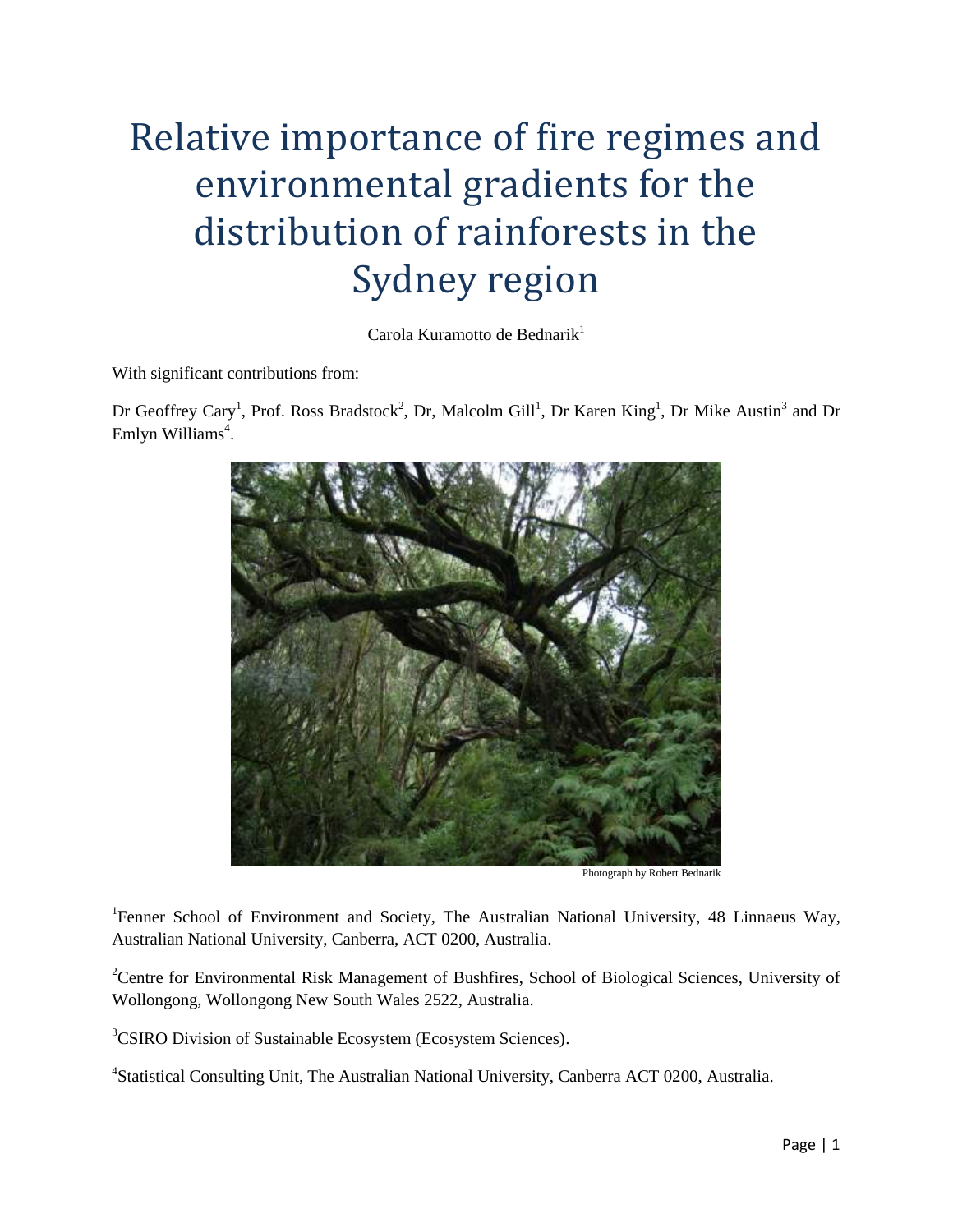# **ABSTRACT**

While Australian rainforests have been classified as fire intolerant, studies conducted in Australian environments over the past few years indicate that rainforest species, as a group, are able to regenerate following fires. These discrepancies—combined with past studies which identified several different environmental variables as the principal environmental controls for rainforest distribution—may be the result of the use of different definitions of rainforests, varying scales of investigation and the use of proxies for fire regimes.

This study compared the environmental controls for rainforest distribution using a uniform floristic definition of rainforests at two scales—map or topo-scale and plot or meso-scale—and observed fire regime data in the Sydney region. General Linear Models and Generalised Additive Models were used to construct the rainforest models. Best models were selected by ranking the Akaike information criteria (AIC), receiver operator area under the curve (ROC AUC), kappa statistic and deviance explained.

Preliminary results indicate that, as a general rule, precipitation is the main environmental control for all rainforest types in the Sydney region at both scales. These results also indicate that varying vegetation types have different levels of sensitivity to the scale used in modelling.

Scale differences can be observed for the secondary environmental controls of rainforest occurrence. Warm temperate rainforests and cool temperate rainforest models did not show different responses to scale and indicate that a combination of temperature and precipitation are most important for both rainforest types. Temperate rainforest models are susceptible to scale differences: map-scale models identified time since fire as an influential variable while plot-scale models identified landscape position as more important following precipitation. Finally, the scale sensitivity of dry rainforests and subtropical rainforests could not be determined conclusively. Preliminary results indicate that these rainforest types may be controlled by fire regimes following precipitation. Additional analyses—currently in progress will clarify this.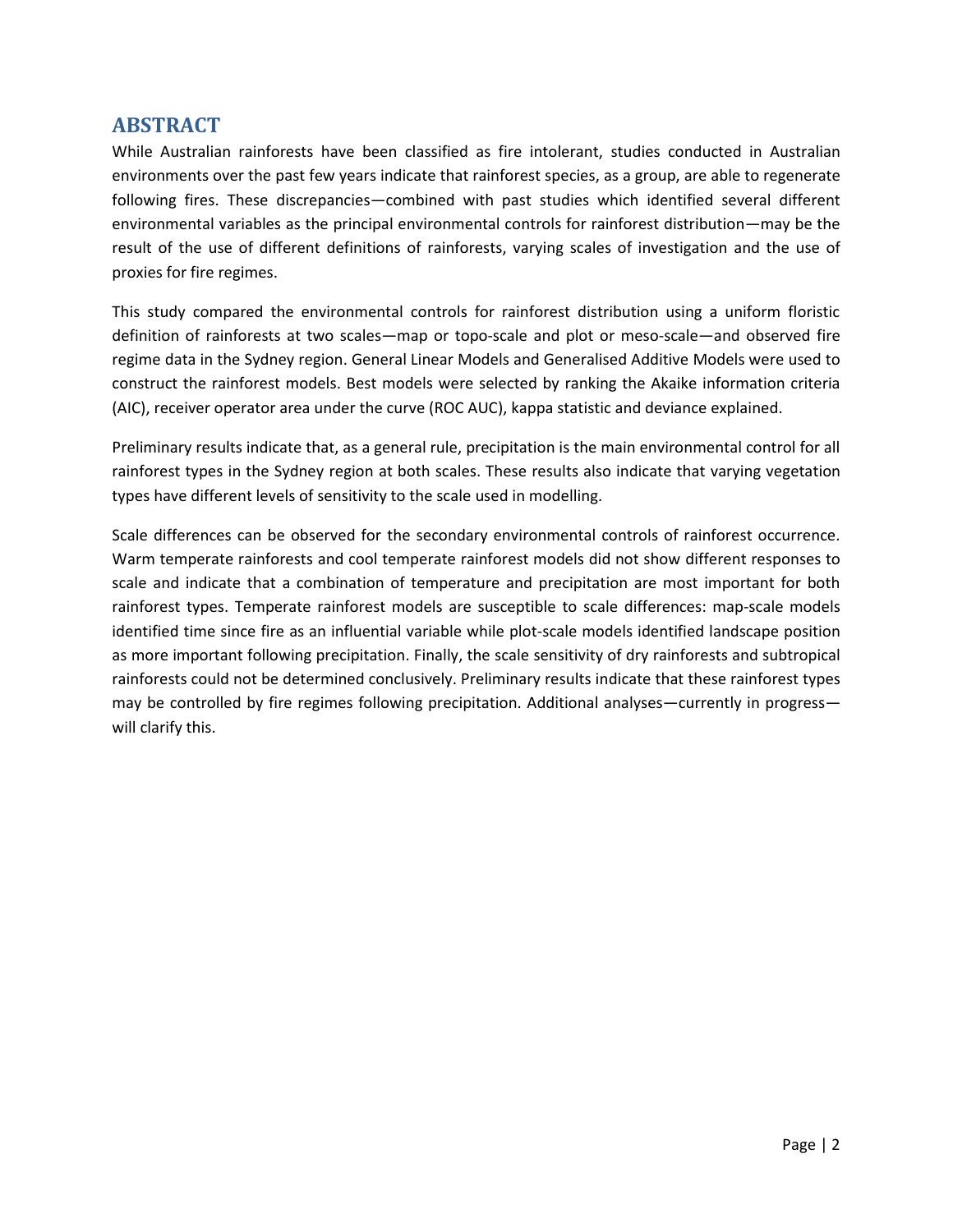# **1. INTRODUCTION**

Australian rainforests have been classified as fire intolerant [\(Bowman, 2000a,](#page-15-0) [Bowman, 2000c\)](#page-15-1). As such, it has been proposed that fire regimes made of frequent and intense fires will result in a loss of rainforest species and communities from the landscape [\(Jackson, 1968\)](#page-16-0). However, rainforests species, as a group, have been reported to be as resilient as sclerophyllous species with the exception of individual fire-intolerant species. These studies also reported that rainforests were able to regenerate aboveground biomass by coppicing based on the length of time between fire events, productivity and disturbance gradients [\(Campbell and Clarke, 2006,](#page-15-2) [Williams et al., 2006\)](#page-16-1). This suggests that factors other than fire regimes alone are interacting to determine the current distribution of rainforests.

Numerous investigations—ranging from experimental glass house studies to landscape observational studies—have proposed several environmental gradients as the main environmental controls for the distribution of rainforests. These variables range from soil fertility [\(Florence, 1996\)](#page-15-3) to precipitation [\(Banfai et al., 2007\)](#page-15-4), fire frequency [\(Crockett et al., 2006\)](#page-15-5), landscape position [\(Floyd, 1990\)](#page-15-6) and successional stage [\(Baur, 1957\)](#page-15-7) among many others. All environmental controls proposed can be classified as climatic, topographic, edaphic, fire regimes or other disturbances and ecological processes.

Reported differences in environmental controls for rainforest distribution in the literature can be attributed to the use of diverse rainforest definitions, the study of rainforests in varying environments which may result in differences in observed rates of change in rainforest boundaries; and analysis of communities at different scales. This study compared the relative importance of climatic, topographic, edaphic and fire regime variables for the distribution of rainforests in the Sydney region using the same definition for rainforest at two scales (map or topo-scale and plot or micro-scale) and across two climatic regions (temperate and subtropical).

Specifically, this study tested the following three hypotheses:

**Ho1:** Fire regime variables are the most important environmental controls of rainforest occurrence at the map scale.

**Ho2:** Fire regime variables are the most important environmental controls of rainforest occurrence at the plot scale.

**Ho3:** The main environmental controls for rainforest distribution are the same for rainforests measured at the map and plot scale.

Previous studies into the effects of fire regimes on the distribution of rainforests used proxies for fire regime data such as the presence of charcoal on the forest floor [\(Helman, 1983\)](#page-15-8) or indices of aspect. This study used observed fire regime data recorded in the Sydney region from 1977 to 2006 by the New South Wales Department of Environment and Conservation.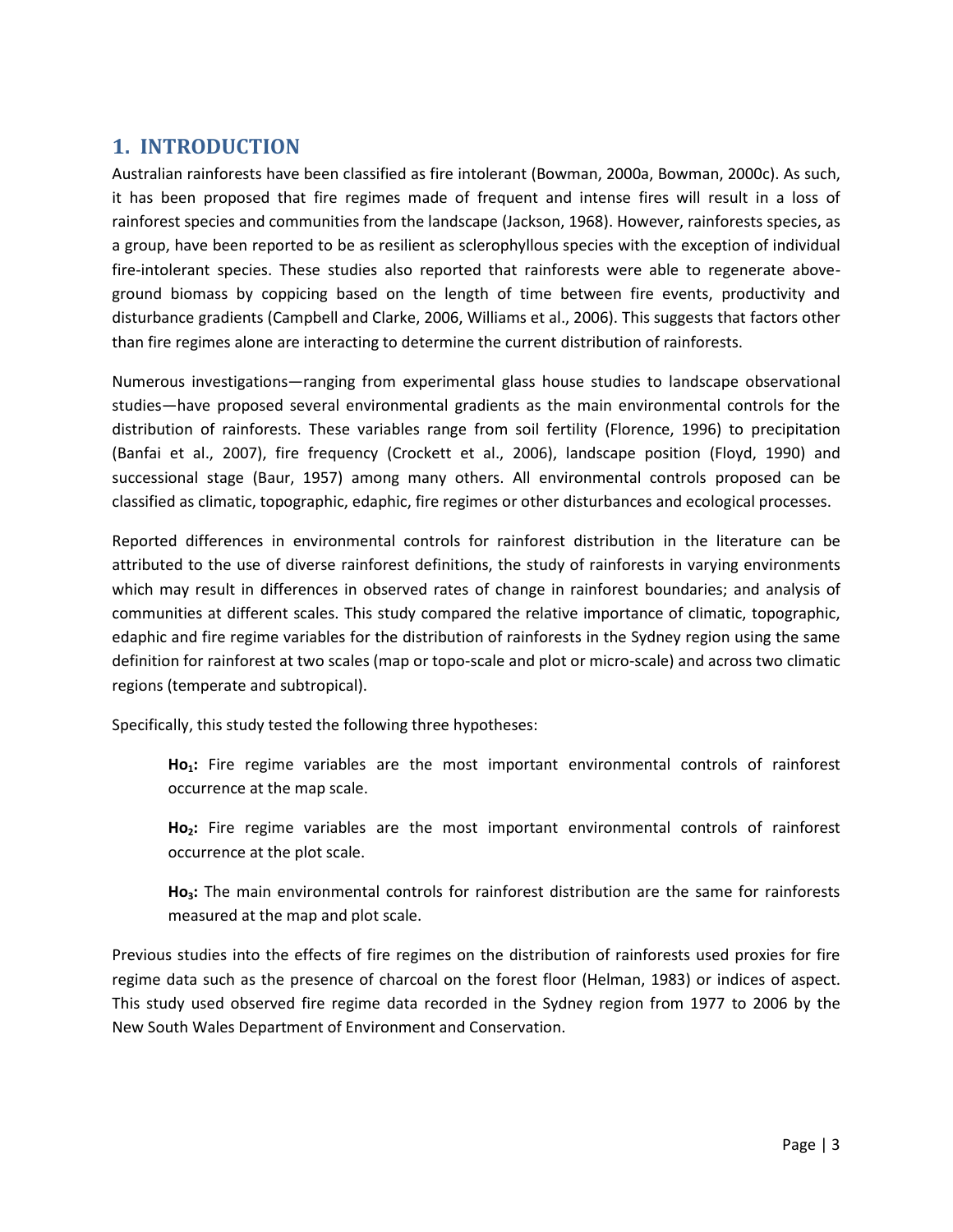## **1.1. Defining rainforests**

Many definitions of rainforests have been proposed over the years. A review of the literature on the definition of rainforests suggests that there is only consensus on the *lack* of agreement about what constitutes a rainforest. In general, rainforests are considered tree-dominated plant formations where the tallest stratum is usually closed. Rainforest have been defined using physiognomic, floristic, environmental and mixed definitions of rainforests [\(Bowman, 2000b\)](#page-15-9).

Environmental definitions merit special attention. For example, Lynch and Nelder [\(2000\)](#page-16-2) defined rainforest species as those that are able to regenerate under low light conditions in the absence of fire. For this study, environmental definitions of rainforests were specifically excluded as their use would have resulted in a circular argument.

In this study, rainforests are defined as forest areas where the dominant overstorey species are those listed by Tozer *et al.* [\(2006\)](#page-16-3). This definition was selected over other definitions available because it provided the means to identify rainforests in an objective manner, and the use of this definition allowed for the use of Tozer *et al.* [\(2006\)](#page-16-3)'s vegetation maps for the map-scale analysis. Vegetation communities identified by Tozer *et al.* [\(2006\)](#page-16-3)—including rainforests—were identified using cluster analysis and classification of extant vegetation plots held by land management authorities. Tozer *et al.* [\(2006\)](#page-16-3) used the resulting vegetation communities, geographical information systems (GIS) data and remote sensing data to construct tree models to generate the final vegetation maps.

# **1.2. The Sydney region**

The study area is located on the central coast of New South Wales and parts of the southern coast. It covers an area of 12,101,329 ha, approximately 15% of New South Wales [\(Figure 1\)](#page-4-0). It is located between -31° 16' 36.25"and 149° 14' 10.04", and -36° 38' 54.08" and 152° 57' 25.80". It contains the entire Sydney Basin Bioregion, and parts of the New South Wales North Coast Bioregion, New England Tablelands Bioregion and Nandewar Bioregion. Small sections of the Brigalow Belt South Bioregion, New South Wales Western Slopes Bioregions, South-east Highlands Bioregion, and South-east Corner Bioregion are also contained within the study area (NSW National Parks and Wildlife Service, 2003). The climate in this region is variable because of its large geographic extent and diverse topography. It can be generally described as temperate although it exhibits substantial variation according to its proximity to coastal and mountainous regions [\(NSW National Parks and Wildlife Service, 2003\)](#page-16-4).

This area was selected because it has a high density of rainforest patches, which are subject to significant management pressures. Due to the area's high population density, fire management practices in the region aim to protect people and property, while simultaneously maintaining biodiversity values. These objectives are often in conflict as hazard reduction prescribed burning can eliminate rainforest species that require long periods to reach maturity. Some of the rainforest communities present are endangered ecological communities, for example littoral rainforests and dry rainforests.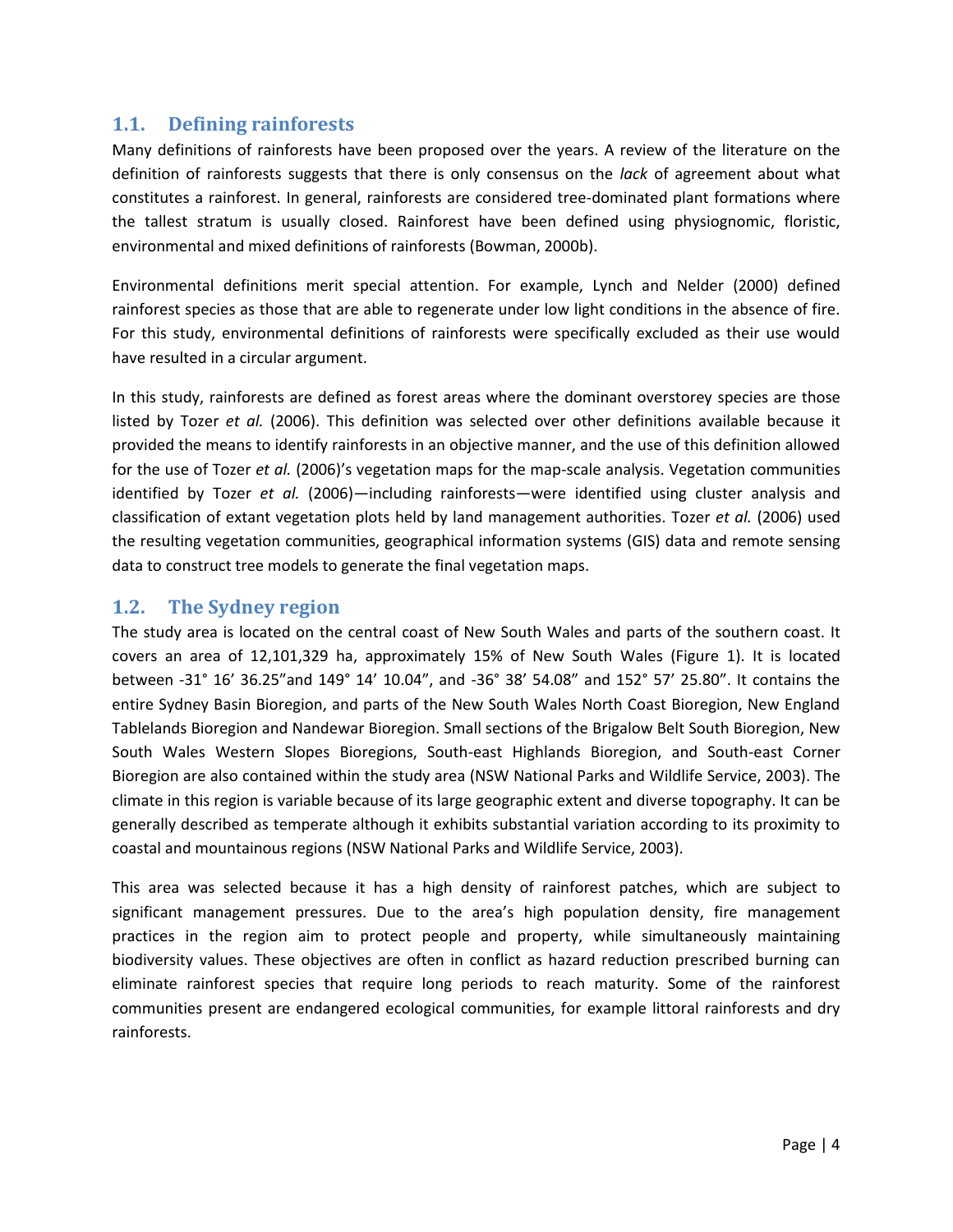

<span id="page-4-0"></span>**Figure 1. Study area in relation to the Sydney Basin bioregion.**

# **1.3. Species distribution modelling**

Species Distribution Models (SDM) are used to test ecological theory, to explore the outcomes of different management approaches, and to explore the effects of environmental changes (such as Climate Change) on the survival and distribution of species of interest. SDM are empirical models that relate field observations to environmental predictor variables [\(Guisan and Thuiller, 2005\)](#page-15-10). They range from statistical models such as generalised linear models to predictive species distribution packages such as Bioclim [\(Houlder et al., 2000\)](#page-15-11) and LAMOS [\(Lavorel et al., 2000\)](#page-16-5). SDM rely on the concept of the environmental niche.

The environmental niche is defined as the 'n' dimensional space where a population's intrinsic growth rate is equal to or greater than 1 (at least self-replacement) [\(Soberon, 2007\)](#page-16-6). Two types of environmental niches have been proposed. The first is the Grinellian niche [\(Grinnell, 1917\)](#page-15-12) which suggests that the environmental niche is defined by non-interactive variables such as edaphic or climatic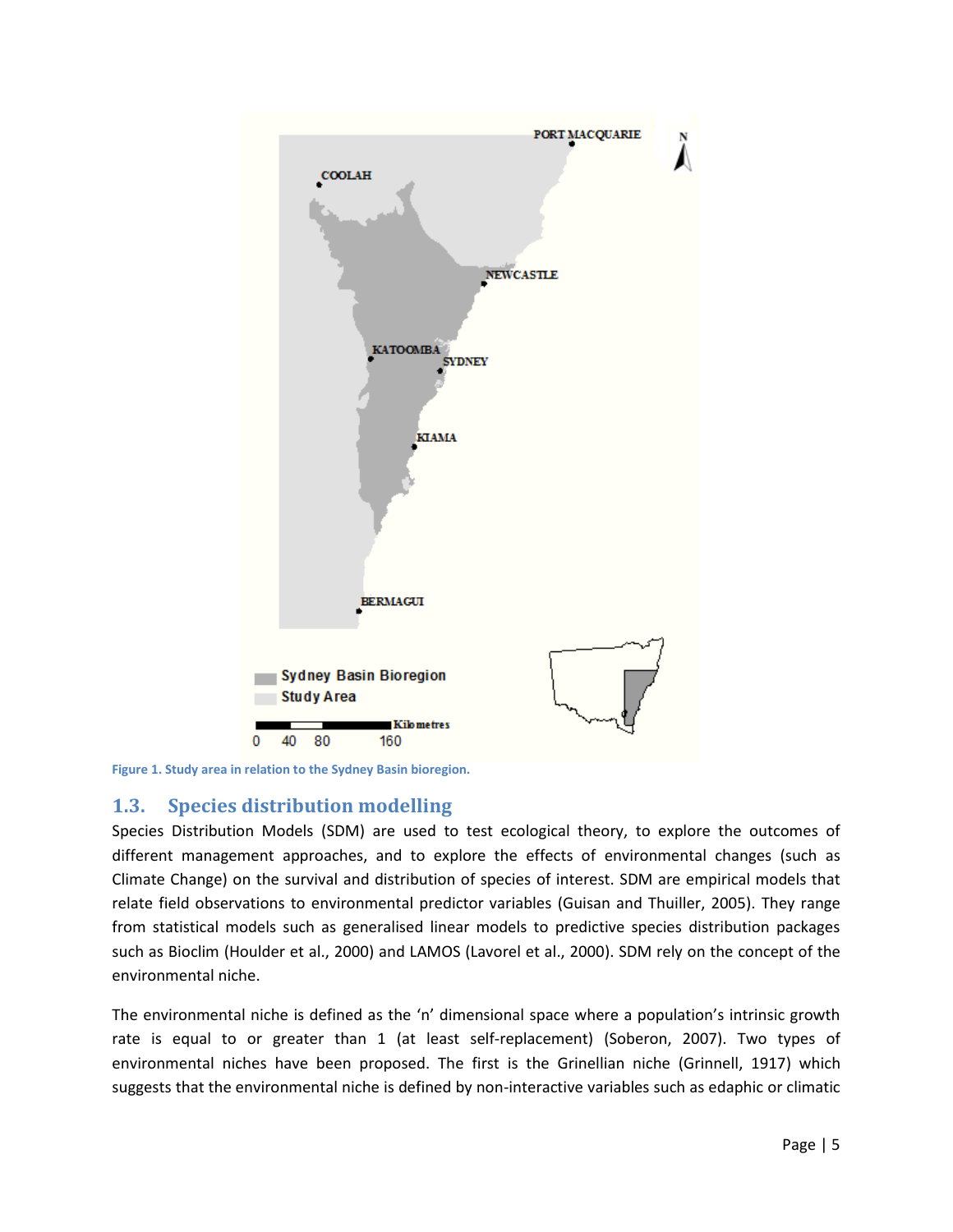variables (hereafter scenopoetic variables). This niche can be further subdivided into Grinellian realised niche and Grinellian fundamental niche. The Eltonian niche [\(Elton, 1927\)](#page-15-13), suggests that the niche is defined by interaction of resource-consumer dynamics (hereafter bionomic variables).

Soberón [\(2007\)](#page-16-6) proposed an updated environmental niche model which combines both Grinellian and Eltonian niche concepts to explain the interactions between scenopoetic and bionomic variables as well as dispersal [\(Figure 2\)](#page-5-0). In order to be able to understand the main environmental controls of a species of interest, researchers can endeavor to define and understand the area occupied by 'Jo' in [Figure 2.](#page-5-0) This area is where the rainforest population sources are located and therefore where modeled environmental conditions will result in the best estimates of environmental controls for communities of interest. However, the identification of population sources is difficult for long-lived species such as rainforest species because their identification requires the ability to follow individuals thorough an entire life cycle and to confirm that the individuals are able to self-replace in the same location.



<span id="page-5-0"></span>**Figure 2. Soberón's environmental niche model (simplified from Sóberon (2007)). G represents the environmental space. A represents the geographic area where the scenopoetic conditions allow for a species to persist and self-replace. B is the area where the bionomic conditions allow a species to compete successfully. M is the area where the species can disperse successfully.** Jo represents population sources. Jo represents areas where the bionomic and scenopoetic conditions are optimal but are not available for dispersal. Geometric shapes represent population sinks due to competitive exclusion (0), **negative intrinsic growth rate (□) or a combination of both sink types (○).** 

A coarse method to determine if an area is a population source or sink for long-lived species involves searching for evidence of environmental equilibrium, defined as constancy over time [\(Turner et al.,](#page-16-7)  [1993\)](#page-16-7). Equilibrium analyses may include the identification of contractions or expansions in the distribution of a species or community in an area of interest over a period of time, where the area has experienced the same environmental conditions during the period studied. Areas where the species range decreases may be indicative of population sinks while areas remaining static or expanding under the same environmental conditions and over the same time period may be indicative of sources. This type of analysis is beyond the scope of this study.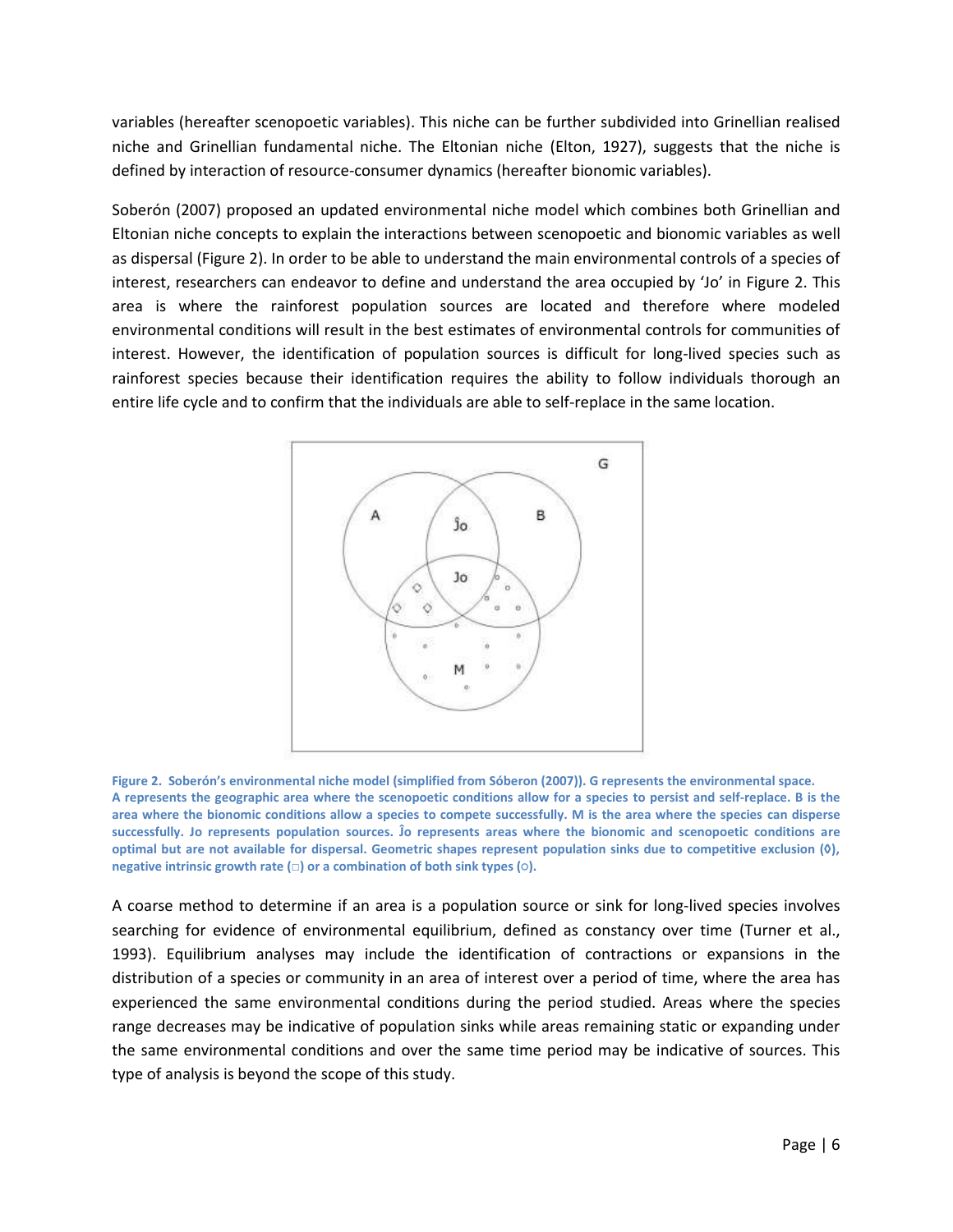The environmental niche has been typically defined in terms of the resource utilisation of individual species where the optimal distribution of a species will coincide with the area where the species achieves maximum resource utilisation. Studies quantifying the environmental niche of individual species are typically conducted at the micro-scale—*sensu* Mackey [\(1996\)](#page-16-8)—where individual species are recorded in the field. In this sense, the overall environmental niche of a species can be quantified by measuring the between phenotypic component (BPC) to account for variations in resource utilisation by several individuals (within phenotypic component WPC) of the same species [\(Figure 3a](#page-6-0)).



<span id="page-6-0"></span>**Figure 3. Schematic representations of the environmental niche for a. individual species; and b. a community. BCP = between phenotypic component, WPC = within phenotypic component, BSC = between species components; and WSC = within species component.**

The same idea can be used to model the environmental niche of vegetation communities, where the environmental niche of each individual species can be modelled if we assume that a species BPC is the same as a community within species component (WSC). Therefore, the environmental niche of the community becomes the between species component (BSC) [\(Figure 3b](#page-6-0)). Environmental niche studies quantifying the environmental niche of communities are conducted at the topo-scale and may use vegetation maps derived from satellite imagery or vegetation modelling.

#### **2. METHODS**

The methodology for this study was conducted in three stages: i) construction of the Sydney region environmental database, 2) preliminary analyses; and 3) rainforest modelling.

## **2.1. Sydney region environmental database**

The Sydney Region Environmental Database (SRED) is a geographically-referenced database consisting of raster surfaces representing 109 environmental variables and indexes of environmental variables covering the extent of the study area. With the exception of the climatic variables—derived from a 100 by 100 metre digital elevation model (DEM)—all the rasters contained in the database have a spatial resolution of 25 by 25 metres and are projected on GDA94 AMG Zone 56.

The SRED database contains raster surfaces for the dependent and independent variables required to model the presence and absence of rainforest species. The dependent variables—namely rainforest presence absence—were derived at the map and plot scales. The map-scale rainforest data was derived from Tozer *et al.* [\(2006\)](#page-16-3) vegetation map data as binomial rasters where rainforest areas where given a value of 1 while areas where rainforests were absent were given a value of 0. Plot-scale rainforest data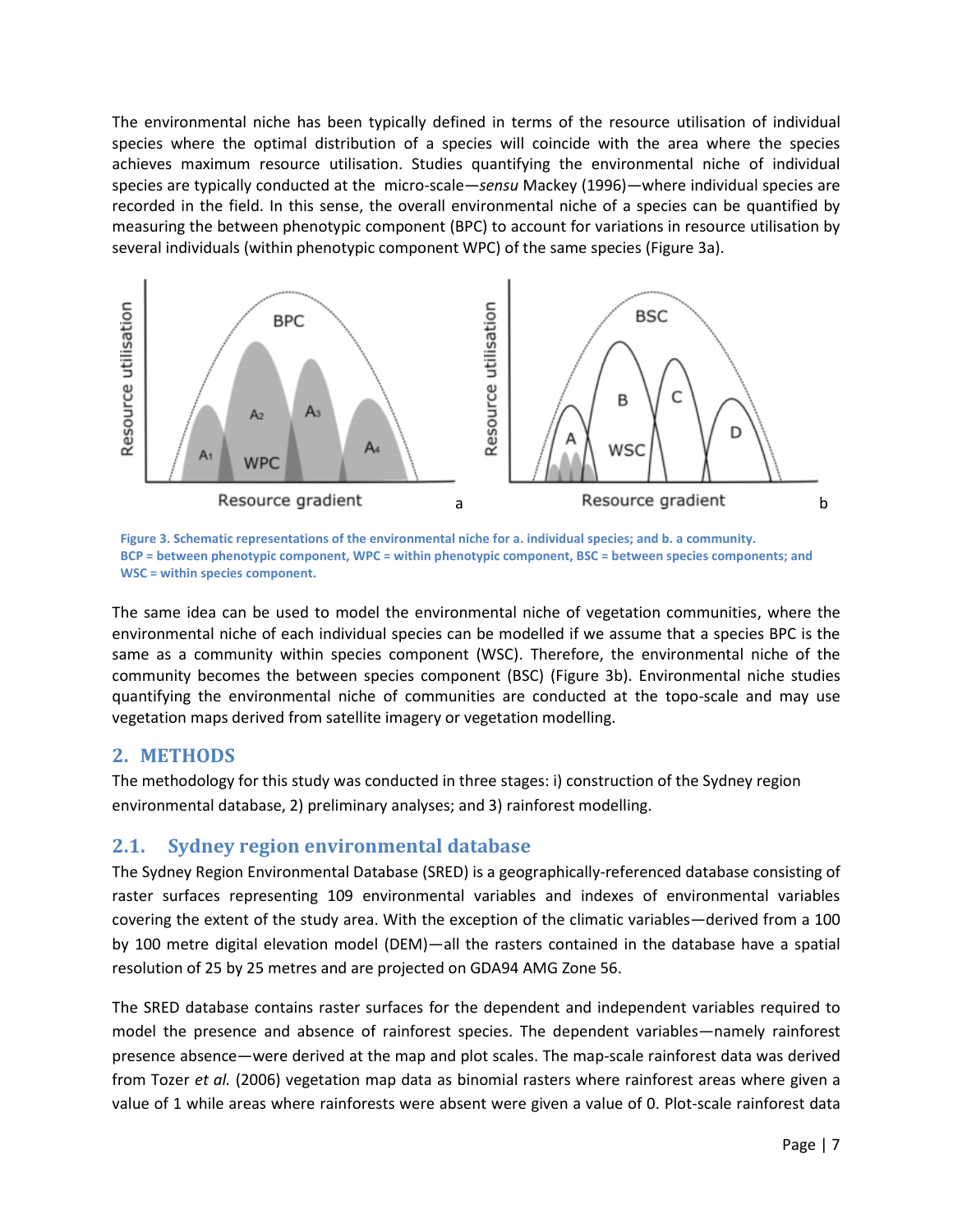was obtained from BIOGRAD (BIOlogical Georeferenced RelAtional Database [\(Cawsey, 2004\)](#page-15-14)) from the CSIRO Division of Sustainable Ecosystems. Plots containing rainforest species—as defined by Tozer *et al.* [\(2006\)](#page-16-3)—were identified using data matching.

The SRED database also contains raster surfaces created to capture the spatial variability of thermal, disturbance and resource gradients [\(Figure 4\)](#page-8-0). These include various temperature and precipitation variables, fire regime variables, soil fertility and depth, primary and secondary topographic variables including solar radiation on sloping surface and land use. All variables, with the exception of land use, were derived from digital elevation models or extant geology maps. The methods used to derive most variables followed Wilson and Gallant [\(2000\)](#page-16-9), Summerell *el al.* [\(2004\)](#page-16-10), Gallant [\(1997\)](#page-15-15) and Turvey [\(1987\)](#page-16-11) and were completed in ArcInfo [\(ESRI, 2006\)](#page-15-16).

# **2.2. Preliminary analyses**

Preliminary analyses were conducted in two stages including map-scale sampling and plot-scale classification and sampling. Classification analyses were completed using the software PATN [\(Belbin,](#page-15-17)  [2004\)](#page-15-17) while additional statistical analyses were conducted in R [\(R Core Development Team, 2008\)](#page-16-12).

#### **2.2.1. Map-scale sampling**

Individual map-scale rainforest types were classified according to patch size and sampled using a stratified random sampling scheme. The minimum sample per patch size was determined using proportional allocation. Map-scale sampling was completed in three stages: i) classifying rainforest patches by size, ii) calculating minimum sample size using proportional allocation; and iii) data sampling. Firstly, rainforest patches for each rainforest type were classified into three groups according to the patches' area. The classes included patches of up to one hectare (small), patches between one to ten hectares (medium); and patches with an area greater than ten hectares (large). Secondly the sample size for each map-scale rainforest type was calculated using proportional allocation where small, medium and large patch classes were treated as separate strata [\(Thompson, 2002\)](#page-16-13). Finally, a raster surface recording presence and absence of rainforest types were derived for the 13 rainforest types and sampled using the sampling tool of the Spatial Analyst tool box of ArcInfo [\(ESRI, 2006\)](#page-15-16).

#### **2.2.2. Plot-scale sampling**

BIOGRAD points were classified into distinct rainforest communities using Gower Metric as association measure and an Agglomerative Hierarchical Fusion – Average Linkage classification strategy employing the Flexible Unweight Pair-Groups Method Using Arithmetic Averages (UPGMA) technique. This resulted in six vegetation communities: marginal rainforests, warm temperate rainforests, cool temperate rainforests, dry temperate rainforests, warm temperate or intermediate subtropical rainforests, and complex subtropical rainforests.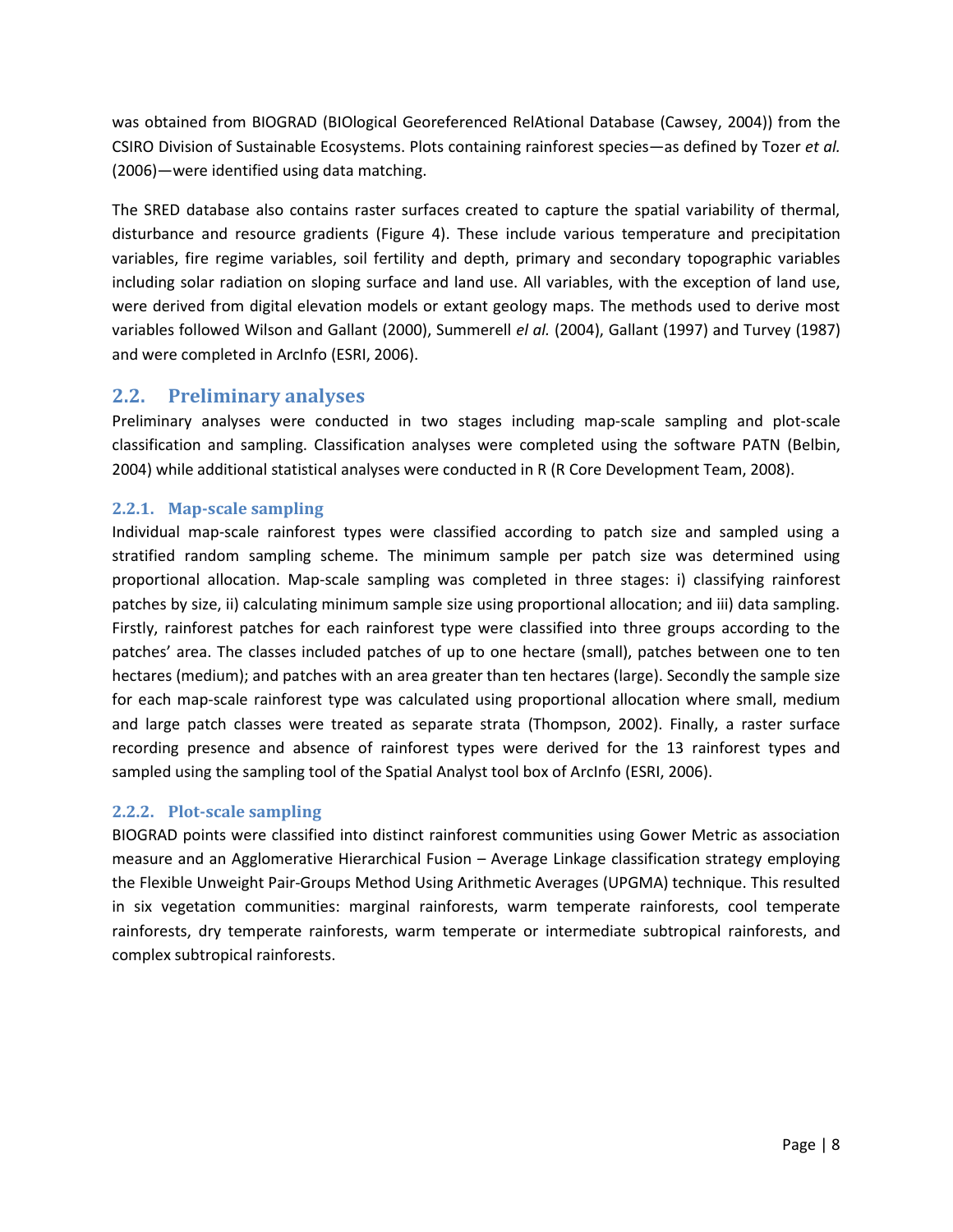

<span id="page-8-0"></span>**Figure 4. Examples of SRED independent variables derived for this study. a. Soil fertility and depth, b. Number of fires from 1977 to 2006, c. June solar radiation on sloping surface (Mj/m²/year); and d. Landscape position.**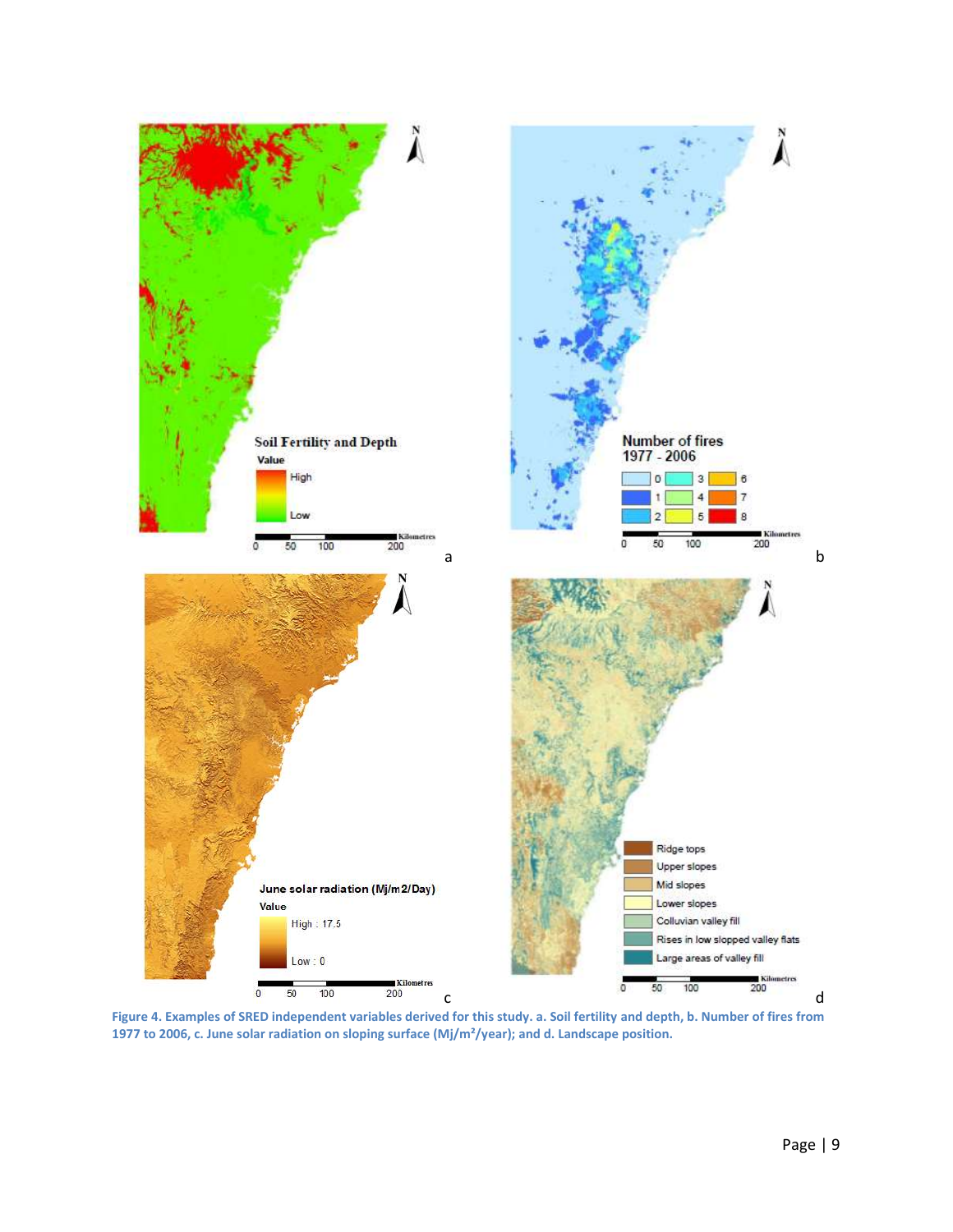Plot-scale rainforest presences were sampled by randomly selecting sixty per cent of the total number of available plots for each rainforest type. The same number of points were randomly selected as rainforest absences using a random selection tool [\(Beyer, 2004\)](#page-15-18). Absences were selected from areas where the specific rainforest type was found to be absent. The remaining presences (40% per rainforest type) and equivalent number of absences were used to test the model's predictive ability and performance.

## **2.3. Model construction**

Map scale and plot scale models were constructed in four stages. Firstly, Pearson's correlations tests were used to identify and remove highly correlated variables from the analysis. When two variables were correlated, direct and resource variables—*sensu* Austin—were selected in preference to indirect variables as these allow for better understanding of the processes determining rainforest occurrence.

Secondly, exploratory Generalised Additive Models (GAM) [\(Yee and Mitchell, 1991\)](#page-16-14) were used to determine the shape of the response of independent variables to the dependent variables. To build the exploratory GAMs, each continuous independent variable was tested on its own against the dependent variable and the shape of the response curve was identified and recorded. This approach was selected in preference to testing all variables simultaneously because exploratory analyses indicated that changes in the observed shape of the response curve—when additional variables were added to a model—were the result of changes in the scale at which the curves where displayed.

For the third stage, candidate models were built using Generalised Linear Models (GLM) [\(Nelder and](#page-16-15)  [Wedderburn, 1972\)](#page-16-15) with a binomial distribution of errors and a logit link. When GAMs identified variables with non-linear responses, the appropriate response curve was included in the model for that variable. For each rainforest type, up to eight candidate models were constructed using either a forward stepwise or a backwards elimination approach and four decision rules: i) including variables explaining at least 1% of the model deviance, ii) including variables explaining at least 5% of the model deviance, iii) including variables and interactions explaining at least 1% of the model deviance; and iv) including variables and interactions explaining at least 5% of the model deviance. These different approaches were tested for each model as this provided the opportunity to identify variables that become important in the presence of another variable, or to identify highly influential variables on their own.

Finally, four model performance metrics were calculated for each model and ranked to identify the best model for each vegetation type. The model performance metrics used include the Akaike Information Criteria (AIC) [\(Akaike, 1973\)](#page-15-19), the Receiver Operator Area Under the Curve (ROC AUC) [\(Fawcett, 2006\)](#page-15-20), the kappa statistic (kappa) [\(Cohen, 1960\)](#page-15-21) and deviance explained  $(D^2)$  [\(Guisan and Zimmermann, 2000\)](#page-15-22). The four selection metrics were used jointly as each metric tests for different aspects of each model's robustness including parsimony (AIC), performance (ROC AUC), predictive ability (Kappa statistic and ROC AUC) and explanatory power ( $D^2$ ). All model performance metrics were ranked from best (1) to worst (4) and added for each candidate model. The model with the lowest overall performance score per vegetation type was selected as the best model for that rainforest type.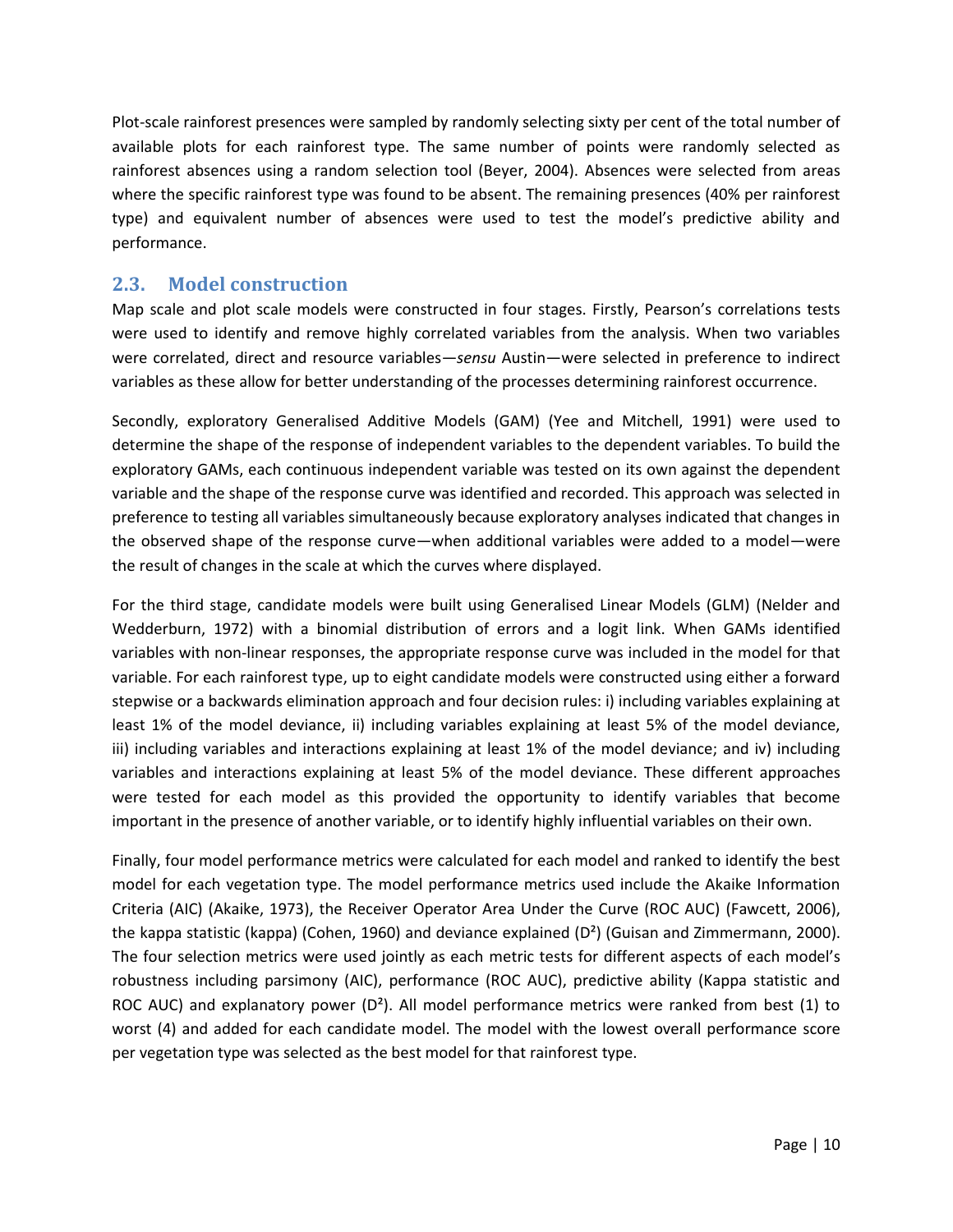# **3. RESULTS**

Eleven map-scale models [\(Table 1\)](#page-11-0) and six plot-scale models [\(Table 2\)](#page-12-0) were built for rainforest communities in the Sydney region. The models explained from 35 per cent to 100 per cent of the total model deviance for each rainforest type.

Based on these results, it was proposed to:

**Reject Ho1:** Fire regime variables are the most important environmental control of rainforest occurrence at the map scale.

Precipitation variables were found to be the main environmental controls for rainforest occurrence in eight out of eleven models constructed at the map scale. Temperature variables were most important for three map-scale rainforests.

**Reject Ho2:** Fire regime variables are the most important environmental control of rainforest occurrence at the plot scale.

Precipitation variables were found to be the main environmental controls for rainforest occurrence at the plot scale for four of the six map-scale models. Temperature was the most important environmental control for one plot-scale rainforest type—warm intermediate/subtropical rainforest—while landscape position was the most important environmental control for marginal rainforests.

**Results pending - Ho3:** The main environmental controls for rainforest distribution are the same for rainforests measured at the map and plot scale.

Preliminary results suggest that this hypothesis can be accepted for specific environmental conditions. However, detailed analyses of comparable rainforest types in relation to identified response curves and known vital attributes are required to make meaningful comparisons between the results for map and plot-scale models.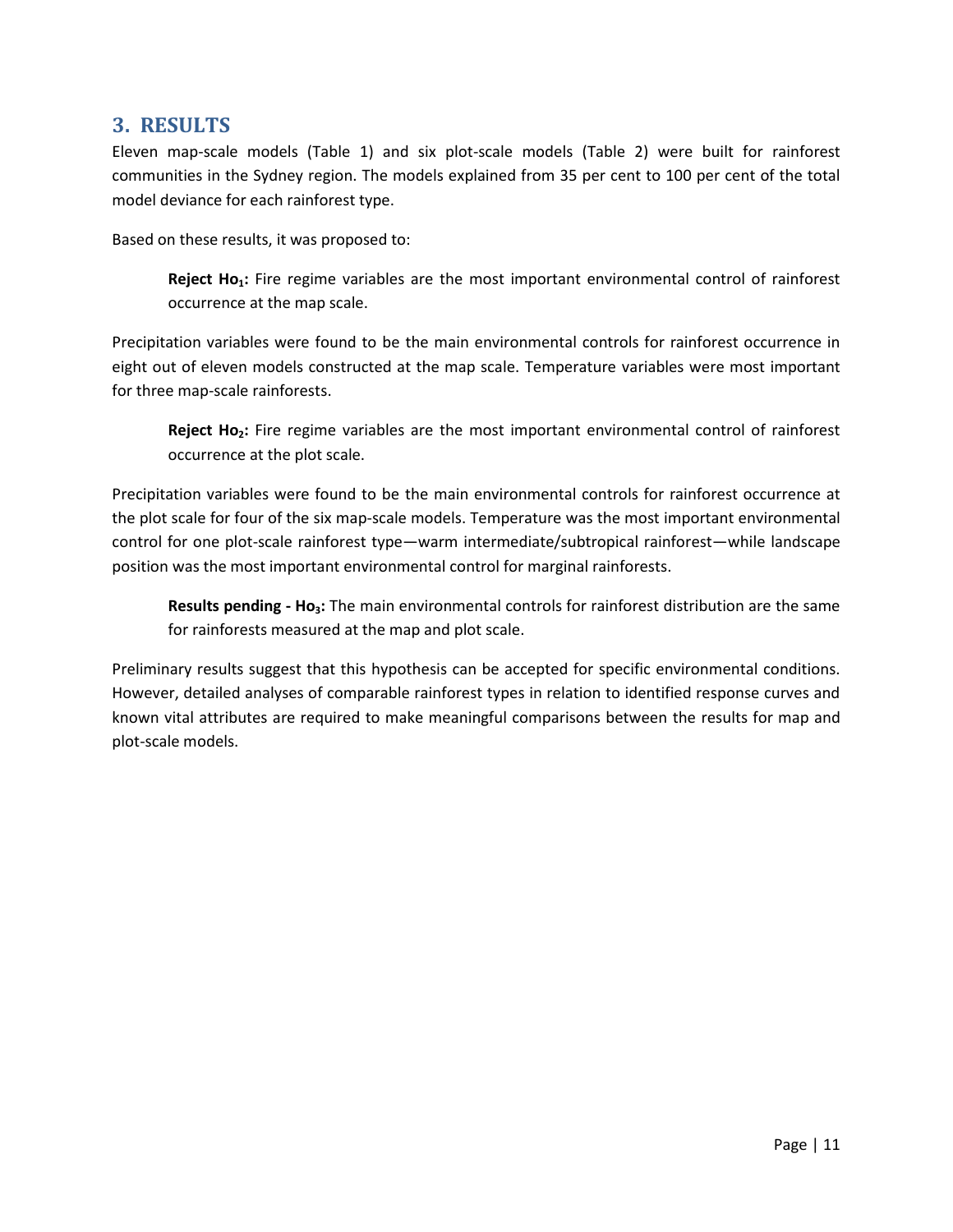<span id="page-11-0"></span>

| Vegetation name                              | <b>Resource Gradient</b> |                         |               |      | <b>Direct Gradient</b> |                 |       | Indirect gradient |                       |          | Interactions |       |
|----------------------------------------------|--------------------------|-------------------------|---------------|------|------------------------|-----------------|-------|-------------------|-----------------------|----------|--------------|-------|
|                                              | Soil fertility           | June solar<br>radiation | Precipitation | IWI  | Temperature            | Number of fires | TSF   | Slope             | Landscape<br>Position | Westness | Interactions | Total |
| Far south coast fig dry<br>rainforest        | Insufficient data        |                         |               |      |                        |                 |       |                   |                       |          |              |       |
| Far south east warm<br>temperate rainforest  |                          | 3.93                    | 18.42         |      | 12.88                  |                 | 5.21  | 1.88              | 2.08                  |          | 1.18         | 45.58 |
| Subtropical dry<br>rainforest                |                          |                         | 77.88         |      |                        |                 |       |                   |                       | 8.91     | 6.7          | 93.49 |
| Subtropical complex<br>rainforest            |                          |                         | 94.37         |      |                        | 5.63            |       |                   |                       |          |              | 100   |
| Coastal warm<br>temperate rainforest         |                          | 6.53                    | 17.46         | 1.08 |                        |                 | 4.8   |                   | 5.13                  |          |              | 35    |
| Sandstone scarp warm<br>temperate rainforest |                          | 2.7                     | 30.12         |      | 3.93                   |                 | 1.22  | 1.32              |                       |          |              | 39.29 |
| Intermediate<br>temperate rainforest         |                          | 4.14                    | 4.14          |      | 22.02                  |                 | 10.24 |                   | 1.88                  |          | 5.23         | 47.65 |
| Temperate littoral<br>rainforest             | 1.53                     | 3.56                    | 73.3          |      |                        |                 | 5.38  |                   |                       |          | 4.14         | 87.91 |
| <b>Budderoo Temperate</b><br>rainforest      |                          |                         | 67.32         |      | 28.11                  |                 |       |                   |                       |          |              | 95.43 |
| Clyde-Deua cool<br>temperate rainforest      |                          | 1.44                    | 13.35         |      | 21.51                  |                 | 6.5   | 2.29              | 2.66                  |          | 2.85         | 50.6  |
| Grey Myrtle dry<br>rainforest                | 1.72                     |                         | 40.61         |      |                        |                 | 3.75  |                   |                       |          | 4.35         | 50.43 |
| Temperate dry<br>rainforest                  |                          | 1.29                    | 9.57          |      | 16.1                   |                 | 11.65 |                   |                       |          | 1.03         | 39.64 |
| Yarrawarra temperate<br>rainforest           | Insufficient data        |                         |               |      |                        |                 |       |                   |                       |          |              |       |

**Table 1. Percentage deviance explained for map-scale rainforest models. Grey shading indicates a principal environmental control for a rainforest type.**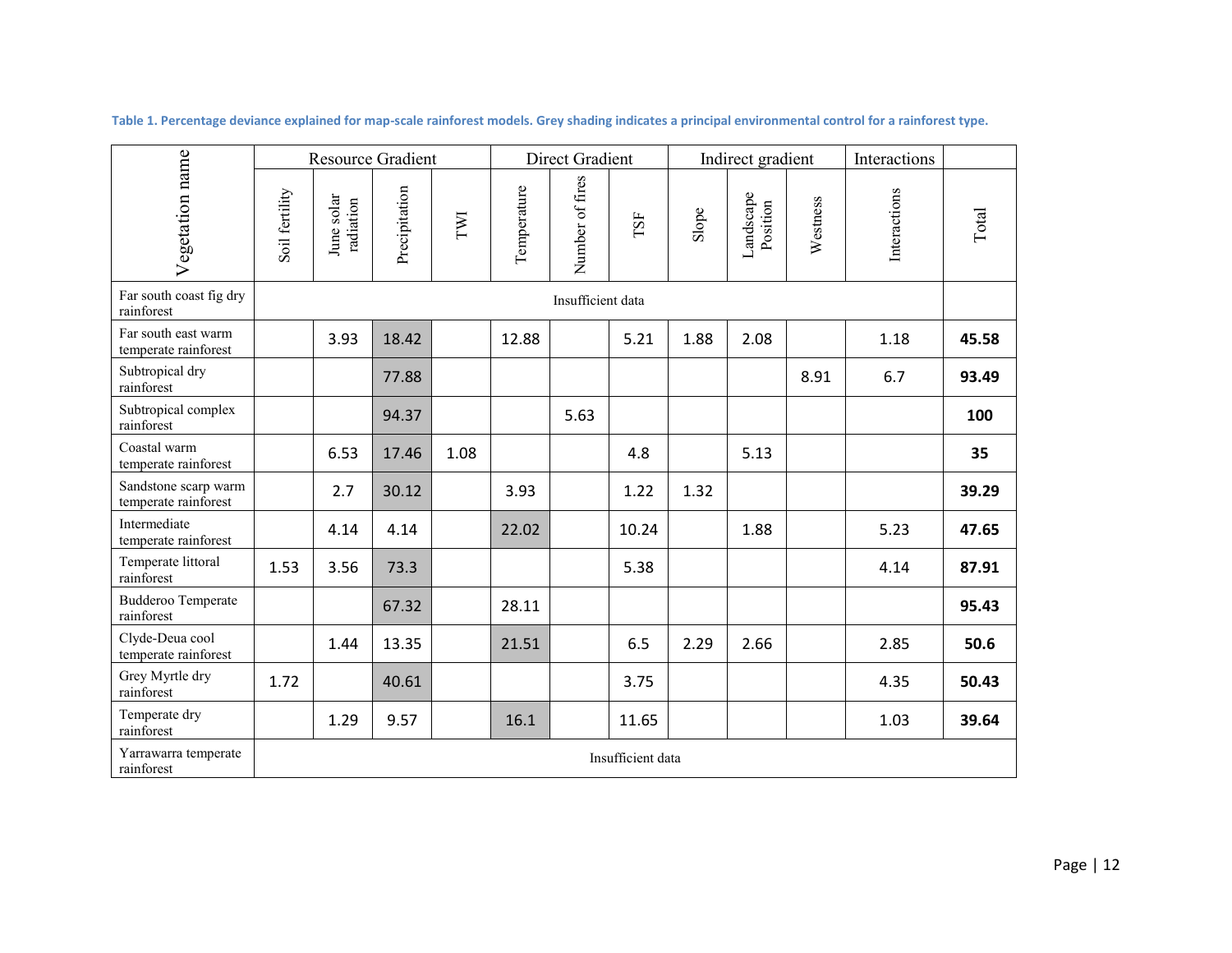<span id="page-12-0"></span>

| Vegetation name                                               | <b>Resource Gradient</b> |                            |               |     |             | Direct Gradient |     |           |       |                       |          |       |
|---------------------------------------------------------------|--------------------------|----------------------------|---------------|-----|-------------|-----------------|-----|-----------|-------|-----------------------|----------|-------|
|                                                               | Soil fertility           | solar<br>radiation<br>June | Precipitation | TWI | Temperature | Number of fires | TSF | Elevation | Slope | Landscape<br>Position | Westness | Total |
| Marginal rainforest                                           |                          | 2.54                       | 8.2           |     | 11.76       |                 |     |           |       | 20.26                 |          | 42.76 |
| Warm temperate<br>rainforest                                  |                          | 6.01                       | 54.79         |     | 14.46       |                 |     |           |       |                       |          | 75.26 |
| Cool temperate<br>rainforest                                  |                          |                            | 54.47         |     | 45.53       |                 |     |           |       |                       |          | 100   |
| Dry temperate<br>rainforest / creek<br>lines                  |                          |                            | 86.06         |     | 11.73       |                 |     |           |       |                       |          | 97.79 |
| Warm temperate /<br>Intermediate<br>subtropical<br>rainforest | 11.58                    |                            |               |     | 41.7        | 6.75            |     | 18.44     |       | 17.8                  |          | 69.27 |
| Complex sub<br>tropical rainforest                            |                          |                            | 36.82         |     |             |                 |     |           | 18.63 |                       |          | 55.45 |

**Table 2. Percentage deviance explained for plot-scale rainforest models. Grey shading indicates a principal environmental control for a rainforest type.**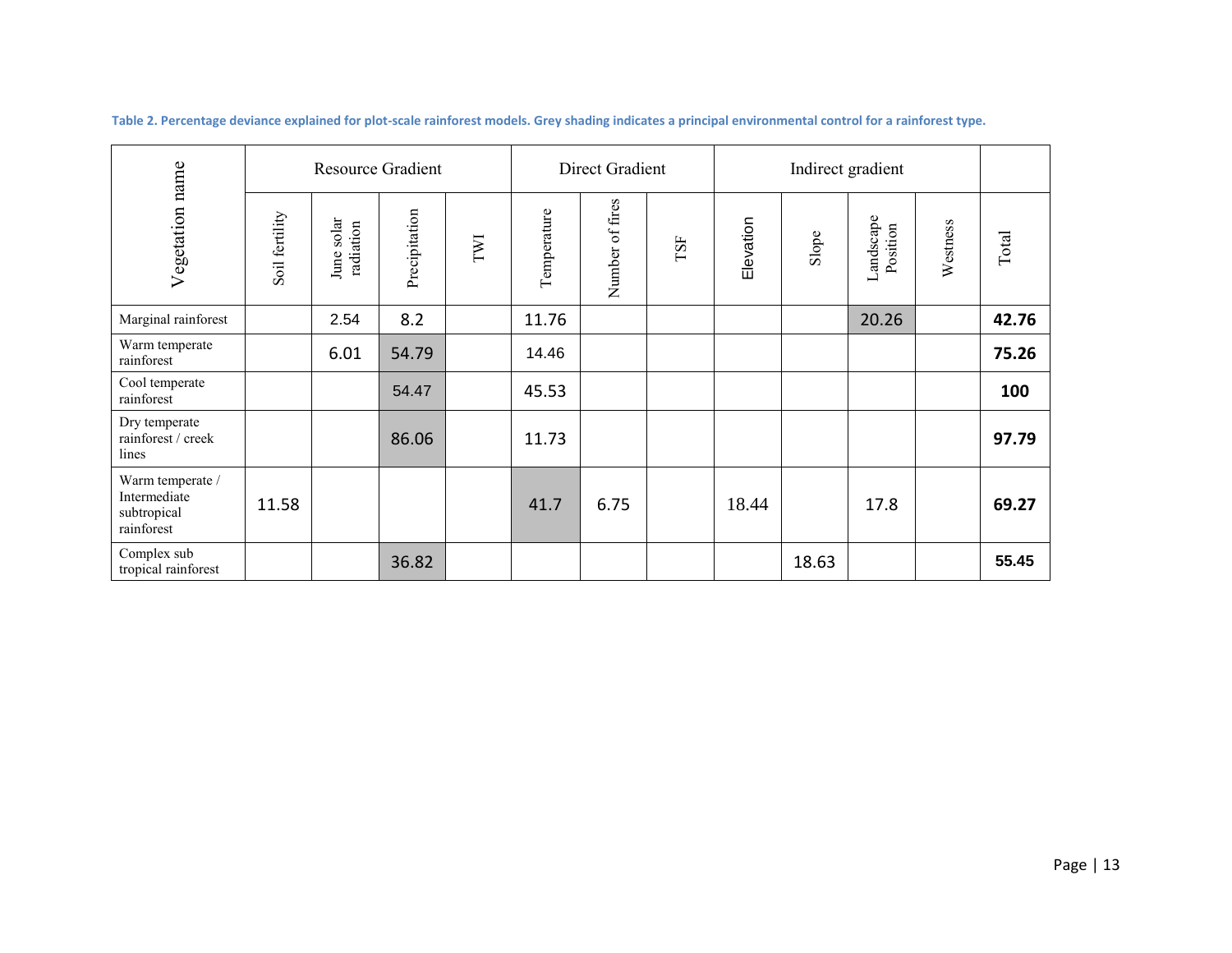# **4. DISCUSSION**

Analyses completed to date indicate that precipitation variables—including mean annual precipitation, precipitation of the wettest quarter, precipitation of the driest quarter and precipitation of the warmest quarter—are the most important environmental controls of rainforest distribution in the Sydney region. Exceptions to this include map-scale intermediate temperate rainforests, Clive-Deua cool temperate rainforests and temperate rainforests; and plot-scale warm temperate/intermediate subtropical rainforests. Personal observations of the dataset indicate that, as a general rule, temperature and precipitation tend to be positively correlated. However, it is very probable that the differences between precipitation-rainforests and temperature-rainforests are the results of different biological processes rather than the result of confounded variables because highly correlated variables (with an  $r^2 \ge 0.5$ ) were removed from the analysis.

Once precipitation is accounted for, differences in the next most influential environmental variables can be identified for specific rainforest groups: subtropical, warm temperate, temperate, cool temperate and dry rainforests. These variables can then be compared at the map and plot scale.

Identical or almost identical responses between map-scale and plot-scale models were found for warmtemperate and cool-temperate rainforests, while important variations in the processes determining rainforest distribution were found for temperate rainforests. Ambiguous interpretations of map and plot-scale models can be made for subtropical and dry temperate rainforests.

## **4.1. Similarities between scales**

After precipitation, the main environmental control for warm temperate rainforests at both scales was temperature, with the exception of June solar radiation on sloping surface (Mj m<sup>-1</sup> year<sup>-1</sup>) for coastal warm temperate rainforest. June solar radiation can act as a proxy for temperature as higher solar radiation can be expected to result in higher temperatures. This relationship needs to be confirmed by a detailed examination of the temperature and radiation response curves in relation to warm temperate rainforest presence and absence.

In the case of cool temperate rainforests, map-scale models indicate that the main environmental controls for this rainforest type are, in order of importance, temperature and precipitation variables. The plot-scale model for cool temperate rainforests indicates that the main environmental controls are precipitation and temperature. This suggests that both variables are important for this rainforest type regardless of the scale investigated.

## **4.2. Differences between scales**

Markedly different results were found between map-scale and plot-scale models for temperate rainforests. All models indicated that temperature is an important environmental control for this rainforest type as temperature variables have been found to be either the most important environmental control or second in importance for all temperate rainforests at all scales—with the exception of map-scale temperate littoral rainforest. However, after temperature, time since fire is most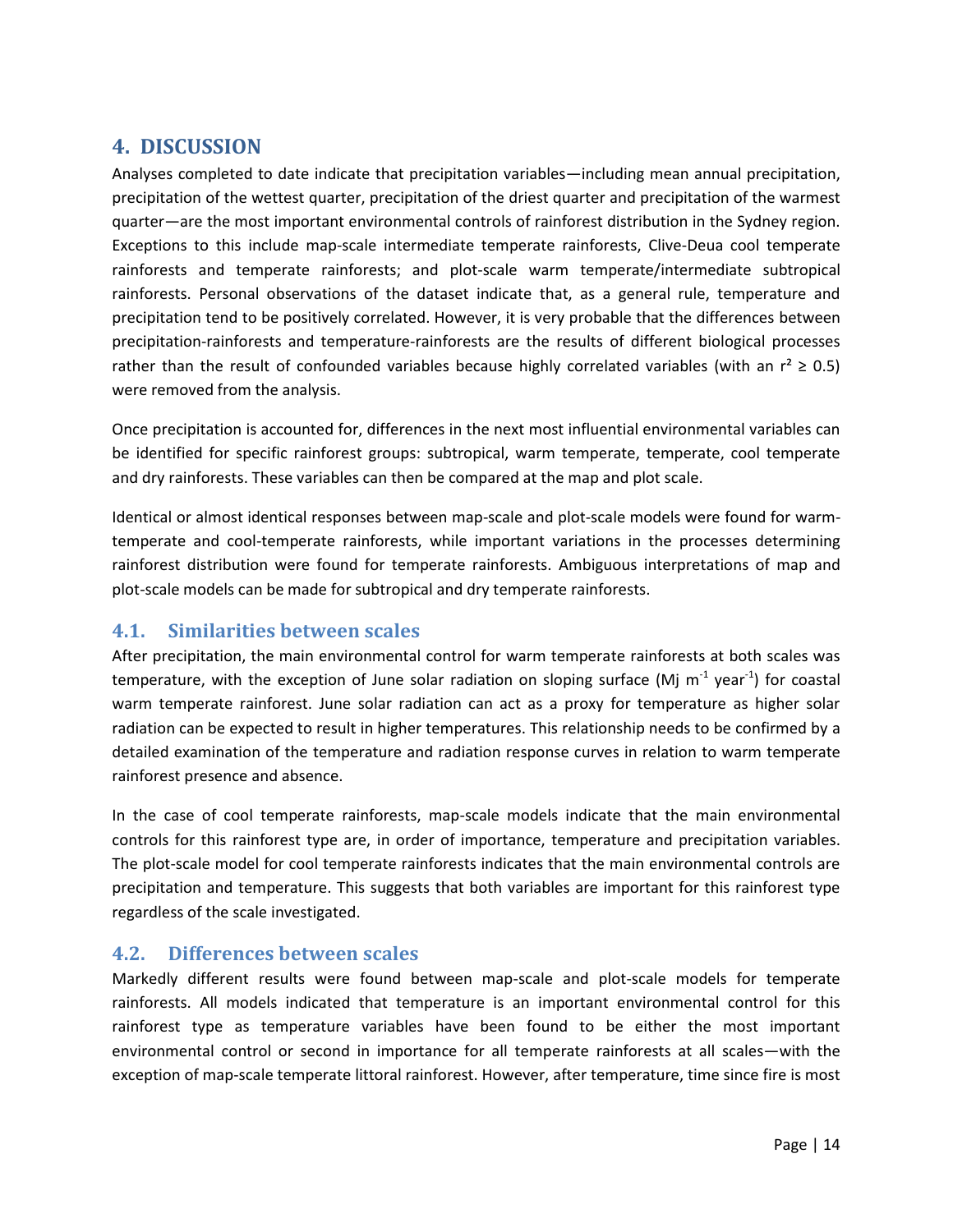important for map-scale rainforests while elevation and landscape position are most important for plotscale models.

## **4.3. Ambiguous results**

After precipitation, map-scale subtropical rainforests were controlled by either the number of fires over 30 years or westness. Westness is an index of aspect, which can be used as an indirect variable for temperature, solar radiation and fire regimes. Plot-scale subtropical rainforests were controlled by slope following precipitation. Slope can be used as an indirect variable for physical disturbance; soil, water and nutrient retention and fires. The identification of the actual variable represented by westness and slope will require experimentation or detail analysis of the vital attributes of diagnostic species to allow interpretation. This analysis is currently in progress.

Equally, following precipitation, the main environmental controls of map-scale dry rainforests include time since fires in years or westness. In contrast, the plot-scale model for dry rainforests identified temperature as the main environmental control for rainforest distribution following precipitation. As discussed above, westness can be used as both a proxy for fire regime and temperature variables. Additional analyses are required to elucidate further interpretation.

# **4.4. Future analyses and applications**

Detailed analyses of vital attributes for map and plot-scale diagnostic species and the characteristics of each model's response curves are currently in progress. These will provide additional insight into the main environmental controls of rainforest in the Sydney region, the implications of the use of different scales for conservation studies and recommendations for rainforest management.

One of the main contributions of this study to further the mission of the Australian Flora Foundation is highlighting methodological efficiencies for conservation studies. For example, given the similarities in the results for map and plot-scale warm temperate and cool temperate rainforest models, regional studies can consider the use of less resource intensive map-scale vegetation mapping—such as mediumscale satellite imagery or modelling—for these vegetation types. This will free resources to conduct detailed experimental studies for vegetation communities that are scale sensitive such as temperate rainforests.

# **5. AKNOWLEDGEMENTS**

The author would like to offer special thanks to the Australian Flora Foundation, the Bushfire Cooperative Research Centre and the Australian National University Office of the Vice Chancellor for funding this study. The author also wishes to acknowledge the use of the BIOGRAD database from the CSIRO Division of Sustainable Ecosystems and the assistance provided by Ms Margaret Cawsey. The author also would like to acknowledge the use of the Native Vegetation of Southwest New South Wales map developed by the Department of Environment and Conservation of New South Wales and the assistance provided by Dr David Keith.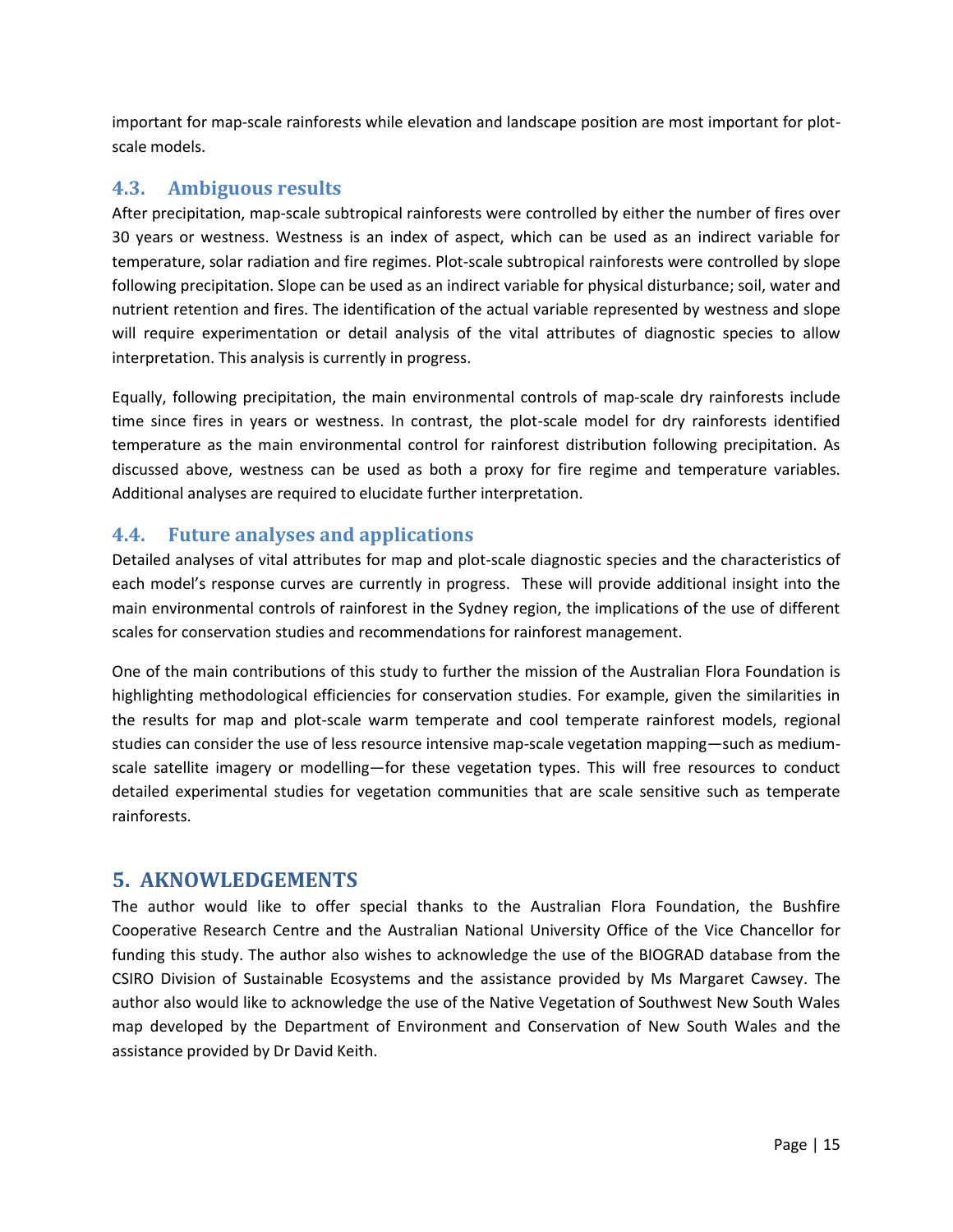## **6. REFERENCES**

- <span id="page-15-19"></span>AKAIKE, H. 1973. Information theory as an extension of the maximum likelyhood principle. *In:* PETROV, B. N. & CSAKI, F. (eds.) *Second International Symposium on Information Theory.* Budapest: Akademiai Kiado.
- <span id="page-15-4"></span>BANFAI, D. S., BROOK, B. W. & BOWMAN, D. M. J. S. 2007. Multiscale modelling of the drivers of rainforest boundary dynamics in Kakadu National Park, northern Australia. *Diversity and Distributions,* 13**,** 680-691.
- <span id="page-15-7"></span>BAUR, G. N. 1957. Nature and distribution of rainforests in New South Wales. *Australian Journal of Botany,* 5**,** 190-233.
- <span id="page-15-17"></span>BELBIN, L. 2004. PATN. Blatant Fabrications.
- <span id="page-15-18"></span>BEYER, H. L. 2004. Hawth's analysis tools for ArcGIS.: Available at [www.spatialecology.com/htools.](http://www.spatialecology.com/htools)
- <span id="page-15-0"></span>BOWMAN, D. M. J. S. 2000a. *Australian Rainforests: Islands of Green in a Land of Fire,* Cambridge, Cambridge University Press.
- <span id="page-15-9"></span>BOWMAN, D. M. J. S. 2000b. On the elusive definition of 'Australian Rainforests': response to Lynch and Nelder 2000. *Australian Journal of Botany,* 49**,** 758-787.
- <span id="page-15-1"></span>BOWMAN, D. M. J. S. 2000c. Rainforests and flame forests: the great Australian forest dichotomy. *Australian Geographical Studies,* 38**,** 327-331.
- <span id="page-15-2"></span>CAMPBELL, M. L. & CLARKE, P. J. 2006. Response of montane wet sclerophyll forest understorey species to fire: evidence from high and low intensity fires. *Proceedings of the Linnaean Society of NSW,* 127**,** 63-73.
- <span id="page-15-14"></span>CAWSEY, E. M. 2004. Biograd (Biological Geo-Referenced Relational Database): Design, Structure and Content. Canberra: CSIRO Division of Sustainable Ecosystems.
- <span id="page-15-21"></span>COHEN, J. 1960. A coefficient of agreement for nominal scales. *Educational Psychological Measurement,* 20**,** 37-46.
- <span id="page-15-5"></span>CROCKETT, J., MACKEY, B. & ASH, J. 2006. The role of fire in governing the relative distribution of rainforest and sclerophyll forest: the effects of rainforest vegetation on fire spread. Report to The Australian Flora Foundation. Canberra: School of Botany and Zoology, The Australian National University.
- <span id="page-15-13"></span>ELTON, C. 1927. *Animal Ecology,* London, Sedgwick and Jackson.
- <span id="page-15-16"></span>ESRI 2006. ArcMap 9.2.
- <span id="page-15-20"></span>FAWCETT, T. 2006. An introduction to ROC analysis. *Pattern Recognition Letters,* 27**,** 861-874.
- <span id="page-15-3"></span>FLORENCE, R. G. 1996. *Ecology and silviculture of eucalypt forests,* Collingwood, CSIRO Publishing.
- <span id="page-15-6"></span>FLOYD, A. G. 1990. *Australian rainforest in New South Wales,* Chipping Norton, NSW, Surrey Beatty and Sons Pty Ltd.
- <span id="page-15-15"></span>GALLANT, J. C. Modelling Solar radiation in Southern Australia. *In:* MCDONALD, A. D. & MCALEER, M., eds. Modsim 97: International Congress on Modelling and Simulation, 1997 Hobart, Tasmania. Modelling and Simulation Society of Australia, 456-463.
- <span id="page-15-12"></span>GRINNELL, J. 1917. The niche-relationships of the California Thrasher. *Auk,* 34**,** 413-460.
- <span id="page-15-10"></span>GUISAN, A. & THUILLER, W. 2005. Predicting species distributions: offering mode than simple habitat models. *Ecology Letters***,** 933-1009.
- <span id="page-15-22"></span>GUISAN, A. & ZIMMERMANN, N. K. 2000. Predictive habitat distribution models in ecology. *Ecological Modeling,* 135**,** 147-186.
- <span id="page-15-8"></span>HELMAN, C. 1983. *Inventory analysis of southern New South Wales rainforest vegetation.* University of New England.
- <span id="page-15-11"></span>HOULDER, D., HUTCHINSON, M., NIX, H. & MCMAHON, J. 2000. ANUCLIM version 5.1. Canberra: Centre for Resource and Environmental Studies, The Australian national University.